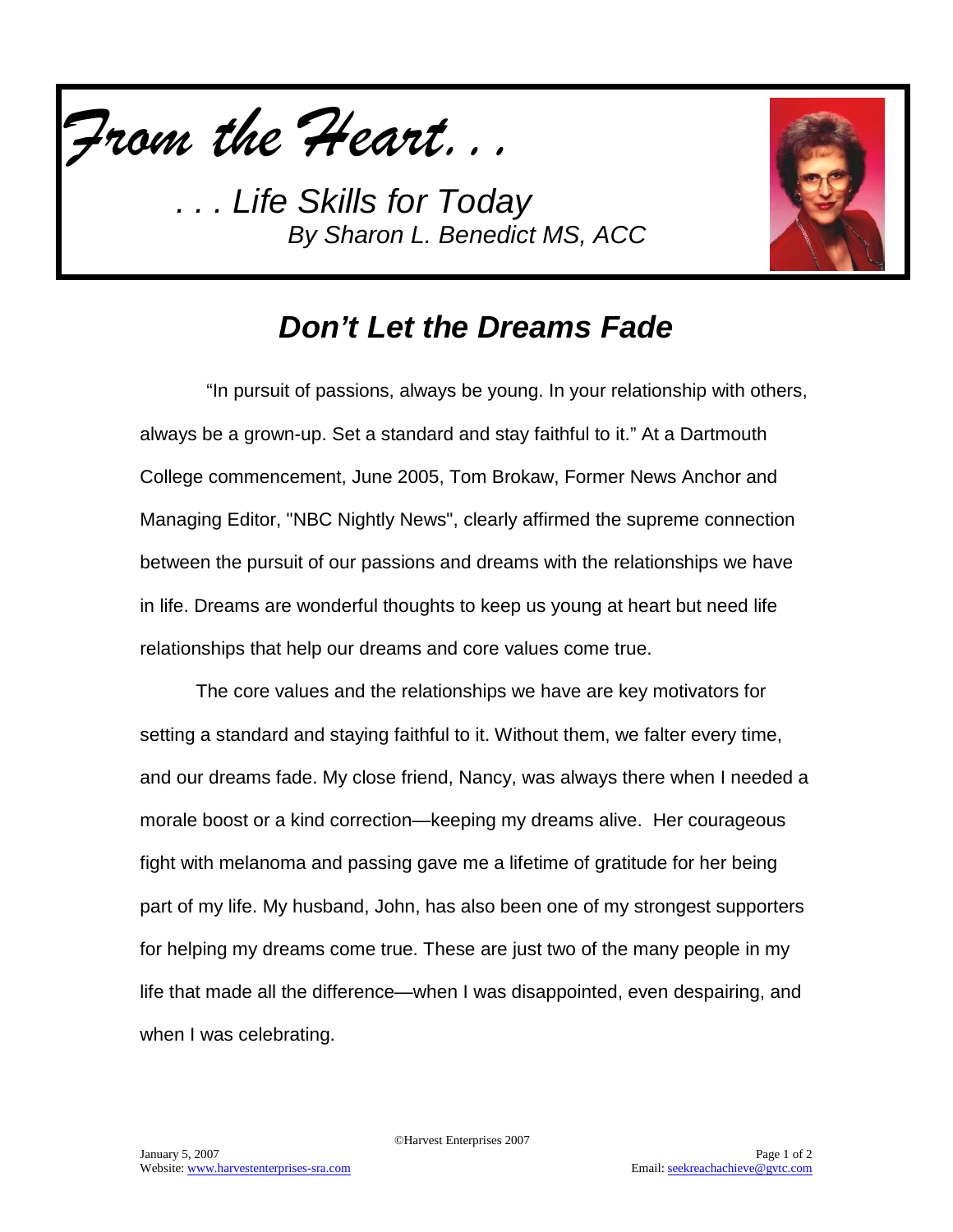As this New Year begins, what are your dreams you want to nurture and keep alive? During this month's articles, think about those deeper life passions you have kept quiet about. Isn't it time to take a closer look at what your life could be like with those dreams realized? Who do you want to share the journey with? Who can help you make them come true? Believe me, it's not a selfish thing to reach out to help others fulfill their dreams while you do the same. Take the journey together.

*"Sometimes our light goes out but is blown again into flames by an encounter with another human being. Each of us owes the deepest thanks to those who have rekindled this inner light." Albert Schweitzer*

--

*Sharon L. Benedict, MS, ACC, is a certified life wellness coach-consultant, specializing in life skills, wellness, and creative arts development for individuals, businesses and organizations. She welcomes your questions and comments and can be contacted at [seekreachachieve@gvtc.com.](mailto:seekreachachieve@gvtc.com)*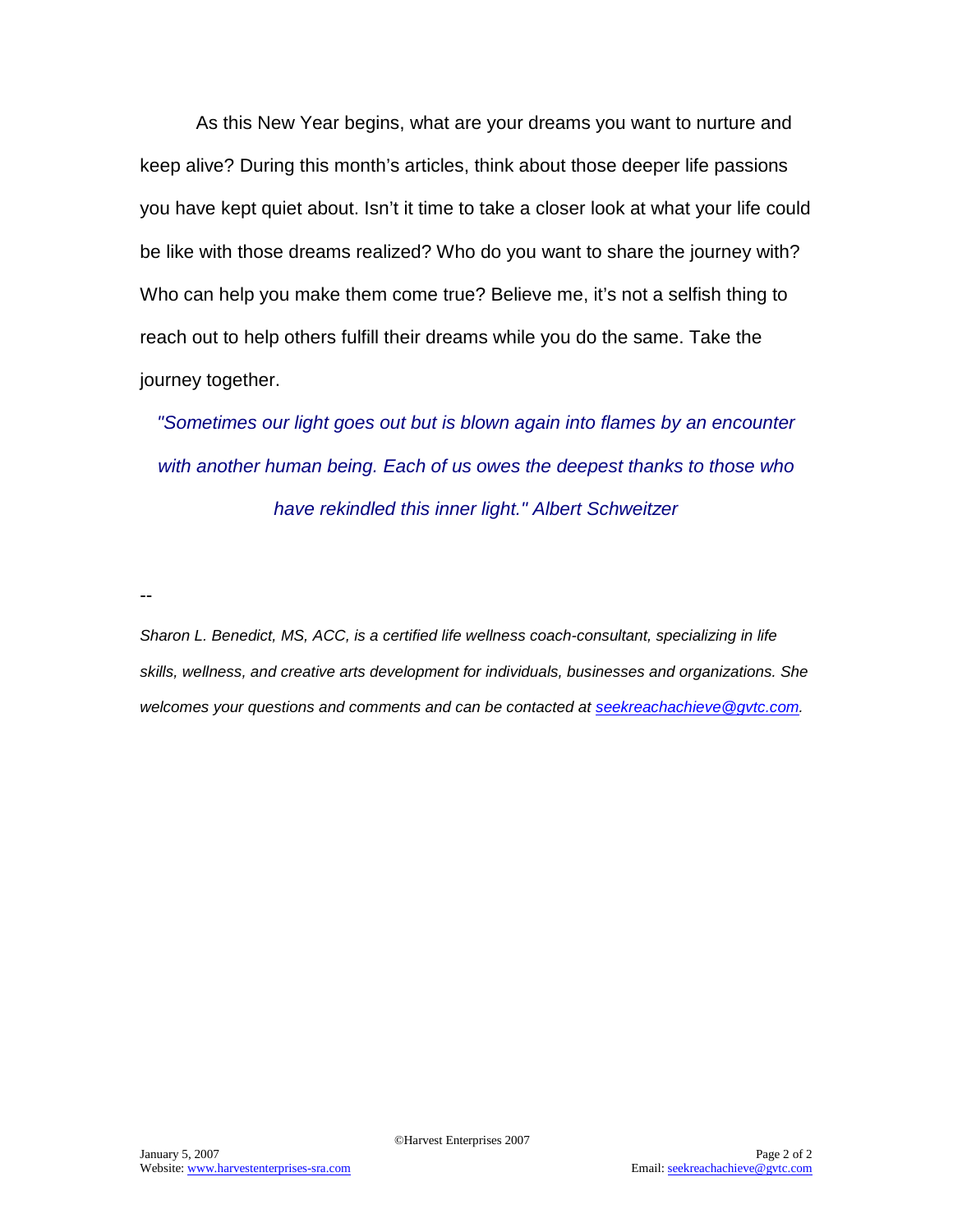

*. . . Life Skills for Today By Sharon L. Benedict MS, ACC*



### *Your Best Friend A Relationship to Value*

*"Gratitude unlocks the fullness of life. It turns what we have into enough, and more. It turns denial into acceptance, chaos to order, confusion to clarity. It can turn a meal into a feast, a house into a home, a stranger into a friend. Gratitude makes sense of our past, brings peace for today, and creates a vision for tomorrow."*

For Melody Beattie, well known author of classic books on co-dependency and meditation, champions what happens when gratitude becomes your daily bread. It not only opens your heart of acceptance, but also brings clarity, peace, and vision to your life, makes your house truly a home and refuge, and that stranger your friend.

Who is your best friend? Did you have a best friend in the second grade, your teen years, young adult years, today? Did you choose your best friend just because you "hit it off"? Or was there something more you saw in the relationship? What are those special qualities of a best friend? Here are top three qualities to consider when choosing your best friend:

#### *Honesty, Truthfulness, Trustworthy*

Nothing impacts a relationship more than being able to trust another person's words. A best friend will *walk the talk*.

©Harvest Enterprises 2007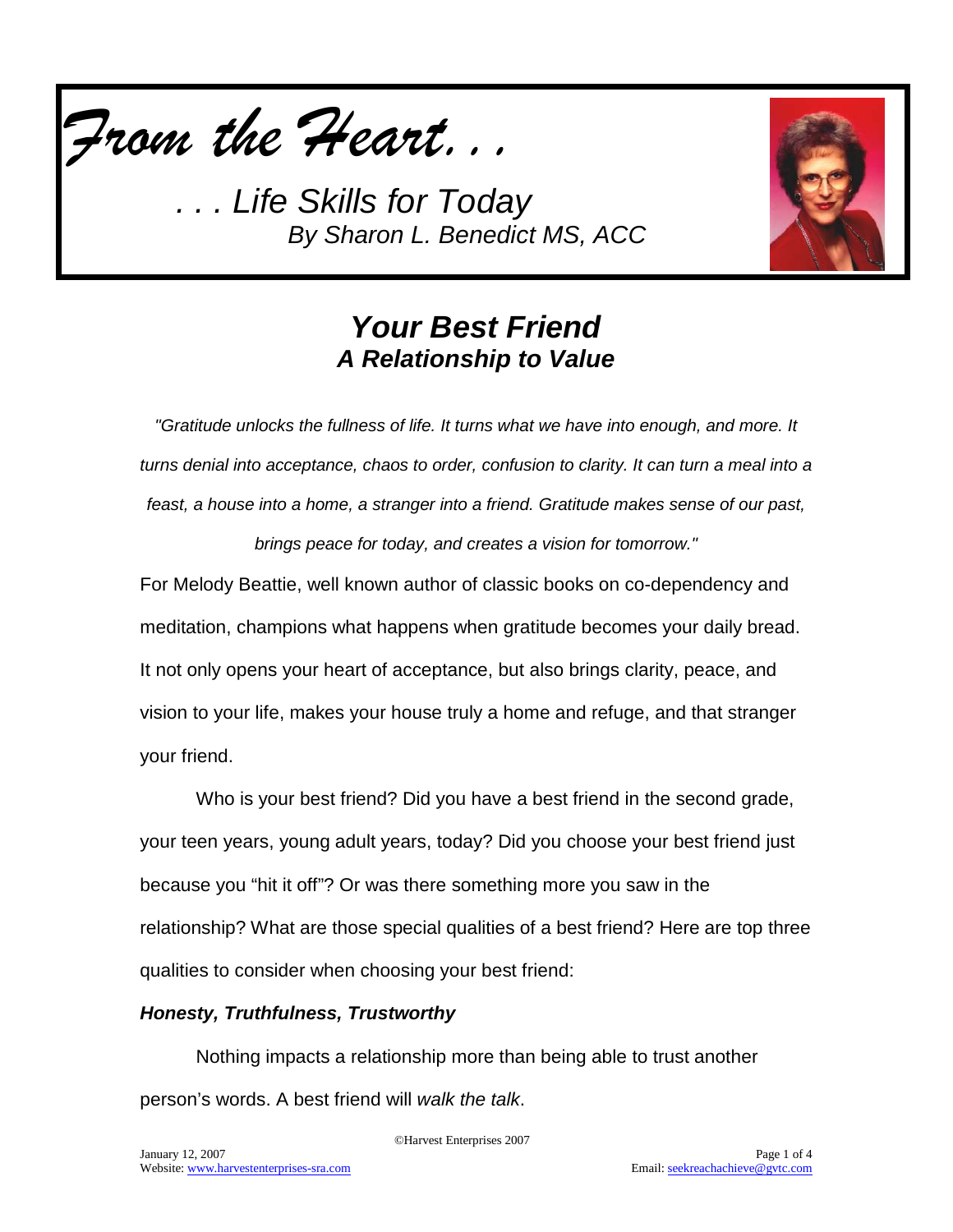#### *Acceptance*

A best friend offers a relationship where you feel comfortable being yourself around him or her. A best friend may not always agree with you, but will be honest with you and accept you as you are.

#### *Shared Life Values*

At the core of every relationship are shared life values. Know what yours are before you commit to and step into any friendship, particularly with choosing a best friend. Core values that are not shared will distract and get you off track from your life goals. Any only after many years will you look back at what you missed. A best friend should have the effect of making you a better person through your association; and be supportive in your strategic life journey. So, consider this ancient biblical proverb when deciding with whom you want to share your life journey (no matter all long the season of friendship):

*He who walks [as a companion] with wise men is wise, but he who associates with* 

*[self-confident] fools is [a fool himself and] shall smart for it. (Proverbs 13:20)* Naturally, we like to be with people who make us feel good. Yet, sometimes we have a blind side that eventually wounds us. Our best friends, whether they are young or old, are those who help us stay headed in the right direction, who care about us, and correct us when we are about to make an unwise decision.

When making friends you may want to ask yourself, "Who are their friends? Those they hang around tell you a great deal about the person. What do mature and respected people you know say about them? How do these potential friends treat others? Unless they consistently demonstrate honesty, integrity, patience, and consideration for others, you have no guarantee you will always be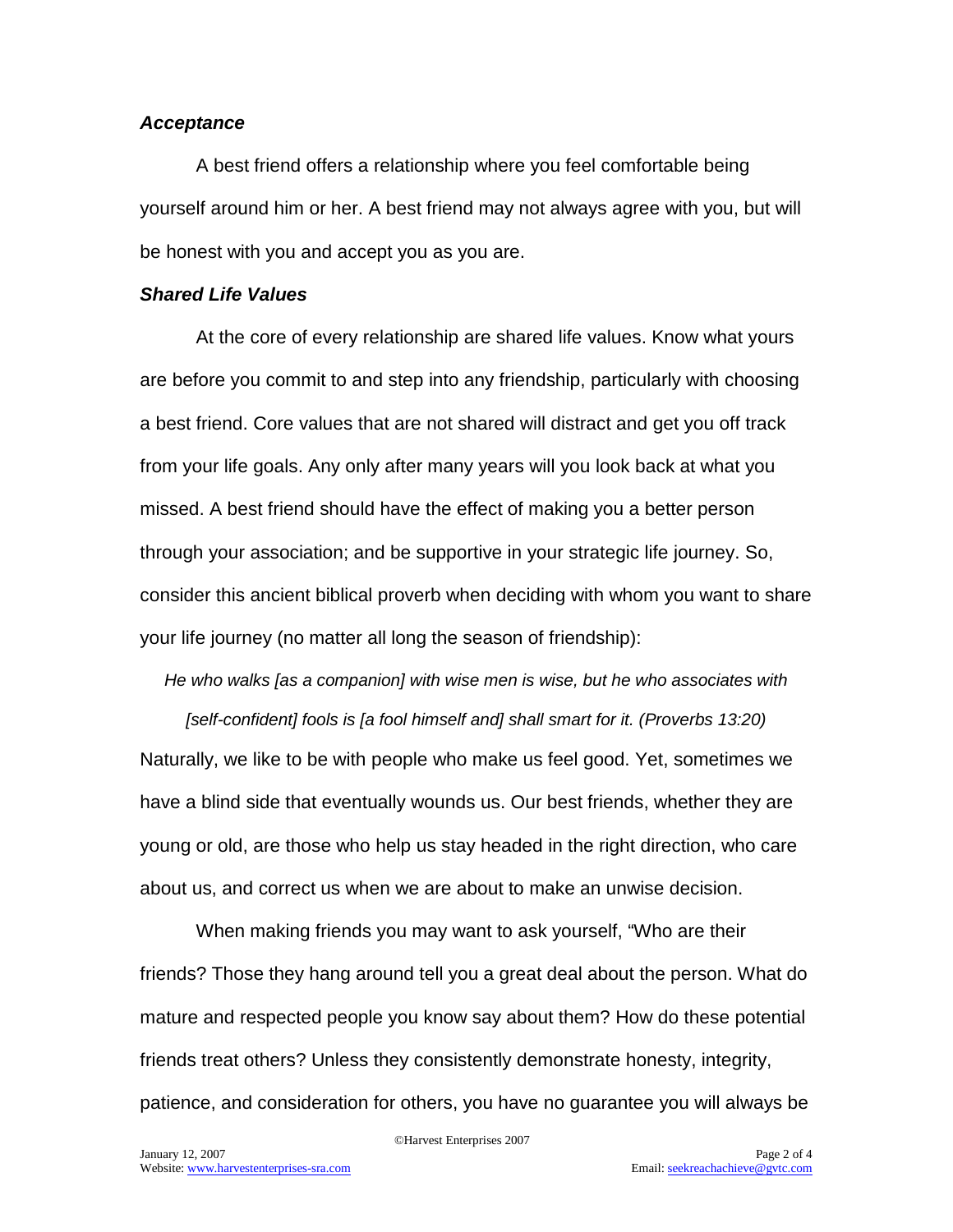treated well. So give the relationship some time to prove out the character of your new friend in real life.

You are encouraged to also talk to potential friends about more serious topics, in order to reveal their true personality, motivations, and values. Are they kind or cold? Are they basically positive and cheerful—or negative and cynical? Are they generous or self-serving? If they frequently talk critically of others to you, what makes you think they may not do the same to you behind your back?

Deep down, you know when something isn't quite right with this potential friend, let alone best friend. Listen to your own inner voice—the conscience we all have and occasionally ignore. Why? Mostly because we don't want to hurt the other person's feelings; and we don't like conflict. We may also have some personal need we think will be met by this person being our friend or best friend. Check out your motives. You will save yourself any number of problems later down the road.

So, when choosing friends, know that your relationship at times may be like *iron sharpening iron. . .so a man sharpens the countenance of his friend*  (Proverbs 27:17). As two people *"rub"* on it each other with the qualities of a best friend—Honesty/Truthfulness/Trustworthy, Acceptance, Shared Life Values—you will both help each other grow in integrity together; and the bonds of friendship between you will only get stronger. This week, say *thank you* to your best friend for being there for you. Next week's article will discuss other types and degrees of friendships we experience throughout our lives—at home, in our neighborhood, community, work, and the world.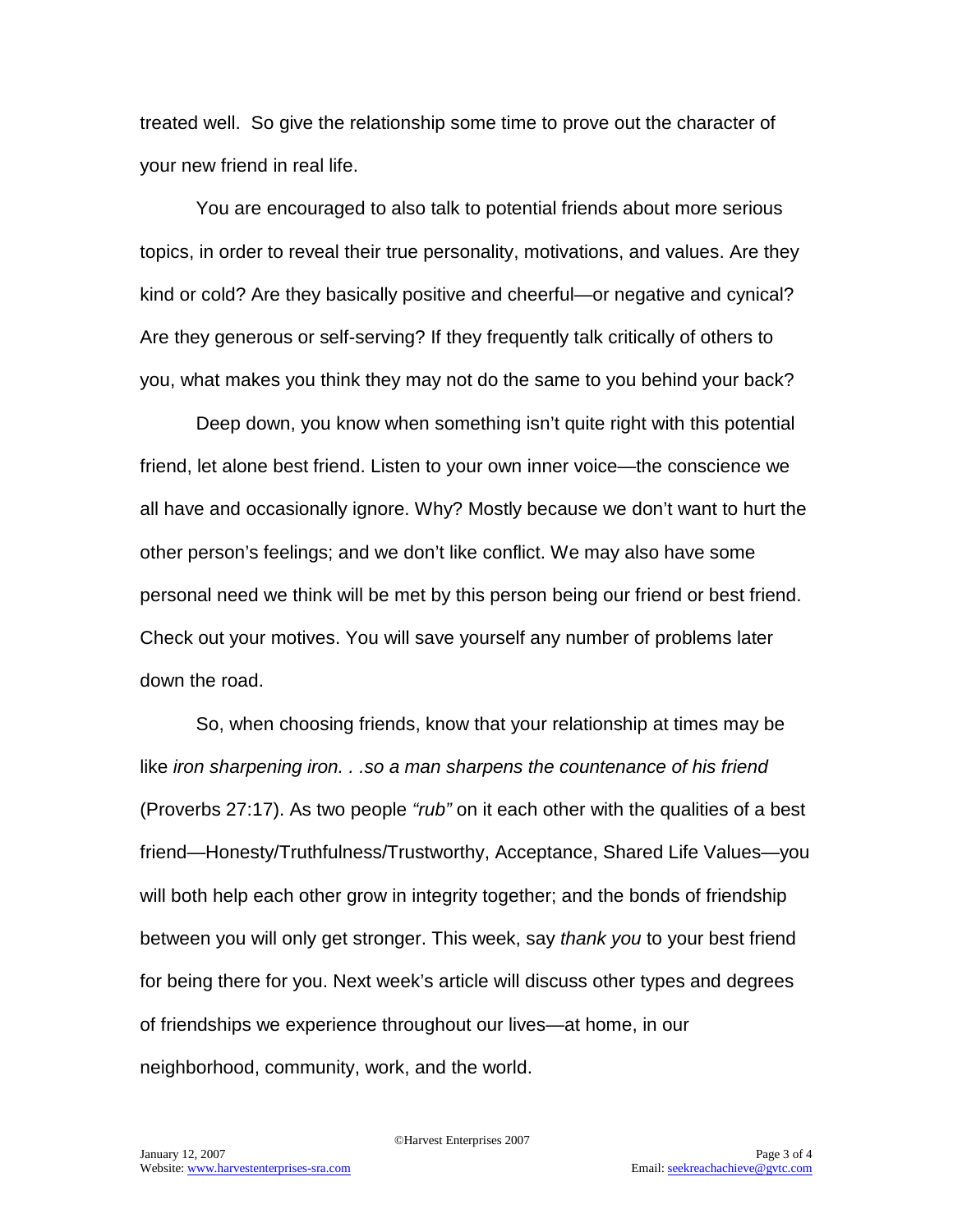*Sharon L. Benedict, MS, ACC, is a certified life wellness coach-consultant, specializing in life skills, wellness, and creative arts development for individuals, businesses and organizations. She welcomes your questions and comments and can be contacted at [seekreachachieve@gvtc.com.](mailto:seekreachachieve@gvtc.com)*

--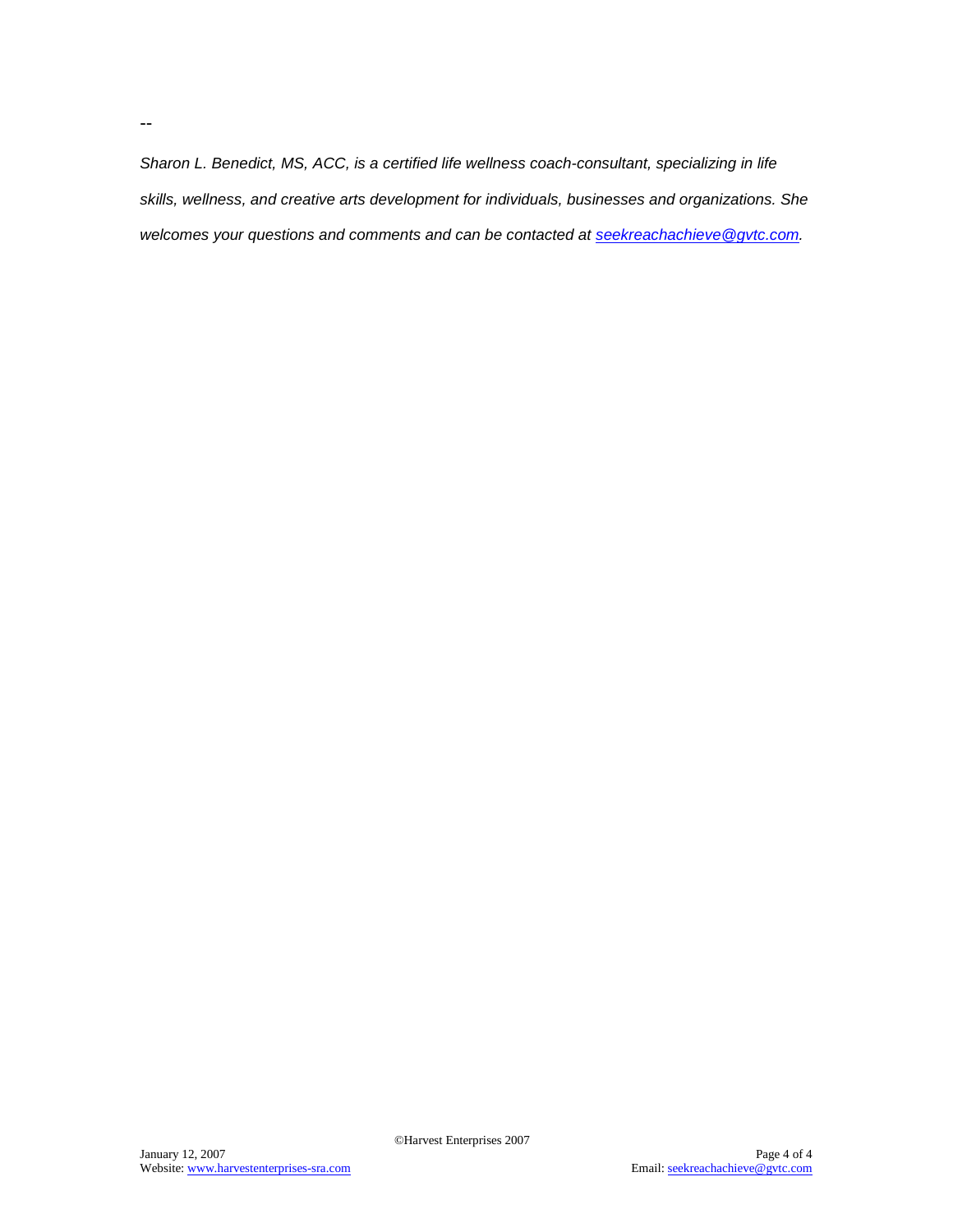

*. . . Life Skills for Today By Sharon L. Benedict MS, ACC*



### *Childhood Friends Relationships to Value*

We all know friends come in all shapes, sizes, location, and degrees of friendship. At home, in the neighborhood, church, work, community, nation, and the world, friends make all the difference in our lives. Yet, childhood friends impact our lives even more than we realize.

These young friendships are actually the *Training Ground for all Adult Relationships!* According to the University of Maine, Center for Learning (2000), Nicolas R. Houtman, University Public Affairs Writer, reports that "All it takes is one best friend to stave off the loneliness and depression of a child – even if that youngster is considered an outsider with the "in crowd" of peers. . .The key is in helping children establish high-quality friendships that provide validation, intimacy, companionship and conflict resolution skills. Such intervention, the researchers say, begins with involved parents. "

Cynthia Erdley, University of Maine Associate Professor of Psychology, concur that, "We know that children who are rejected by their peer group are at risk for a variety of negative outcomes that have implications for their psychological adjustment as adults. More recent studies are beginning to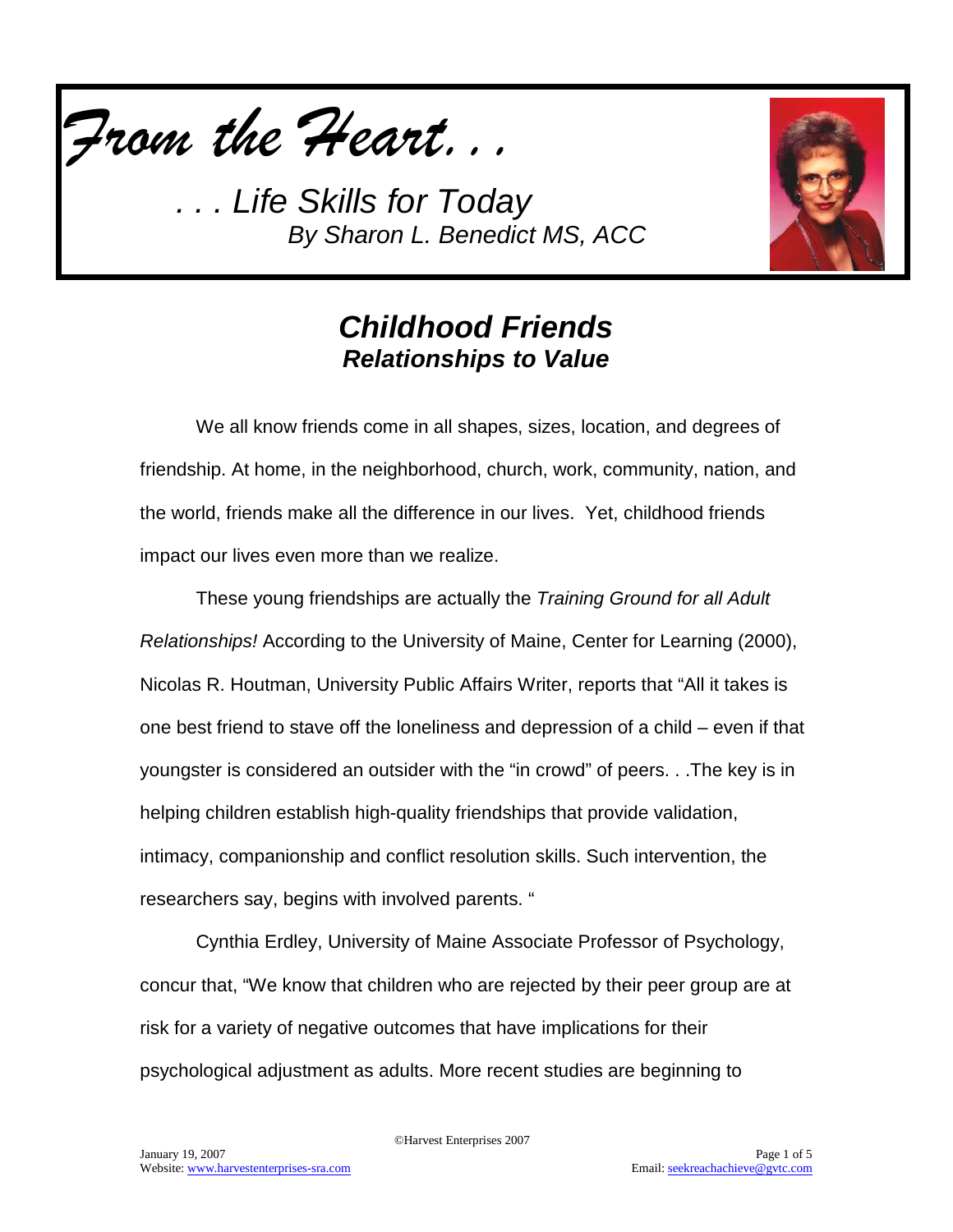uncover similar risks for children who fail to develop close friendships. For instance, children without friends appear to be at increased risk for depression, anxiety, and low self-esteem. . ."

Manfred H. M. van Dulmen, University of Minnesota, presented a paper at the biennial meetings of the Society for Research on Adolescence (March 12th, 2004 Baltimore). His research results showed that ". . . the quality of family and friendship relationships each uniquely predict young adulthood externalizing behavior problems." However, between ages 16 to 26, the quality of family life, was a more significant predictor of change in externalizing behavior problems.

So, how do children establish high-quality friendships that impact a lifetime? It begins with the parents creating a nurturing, stable, and accepting environment for their children. It also mean parents must make choices about where they live, who their own friends are, how they treat their own children, and help their children choose those friendships that will make all the difference. This is not an easy task for the parent, let alone their children.

In our latch-key society, the problem mounts. Today, about one third of all school-age children, an estimated five million between ages five and 13, are socalled latchkey children—kids who care for themselves while parents are at work. For the peace of mind of working parents, according to the New York Times (2004) a Spring, Texas, school district implemented RFID technology to equip some 28,000 kids with computerized ID badges so their parents can track their whereabouts to and from school. Yet, the risks and problems don't go away, particularly for children under twelve and also have internet access. How do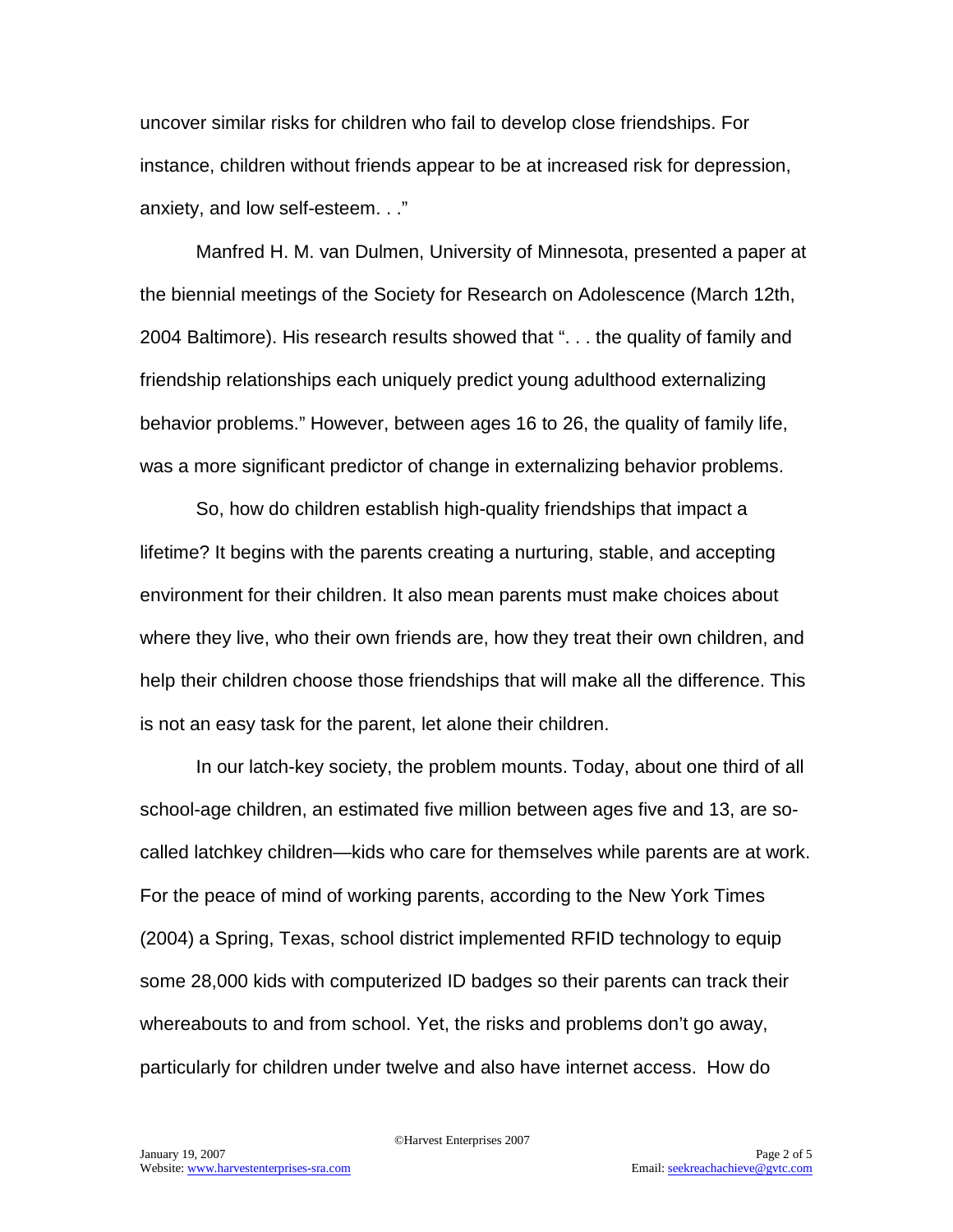these millions of kids choose friends in the midst of a latchkey life. Again, parents who have to work outside the home must take the lead.

What are some basic criteria parents and kids can look for when choosing childhood friends? According to Fred Frankel, Ph.D., director of the UCLA Children's Friendship Program and author of *A Good Friend is Hard to Find*, "parents of grade-school-aged children should seize the opportunity to introduce good friendships into a child's life before the pre-teen years. In doing so, parents can pave the way for their child to continue solid friendships and help surround their child with good influences. . .Keep in mind that these children will grow up to be the young adults that your child will listen to and emulate."

For those parents that would like some coaching help in parenting their kids, I encourage you to seek out a parenting coach—who can help you get on the right track, helping your kids developing wholesome friendships at any age. Check out the Boerne Chamber of Commerce listing for professional coaches.

Since this month's topic is on *Relationships/Core Values*, next week's article will discuss friendships during the teen years. In the meantime, here are a few tips to get you started with your younger ones:

- **Ask your child about his or her playmates** at school.
- **Watch who your child seems to share similar interests and family values**.
- **Actively network with other parents and arrange one-on-one time with the children** without you intruding (set up play dates so children can gradually get to know each other and see themselves as equals. Same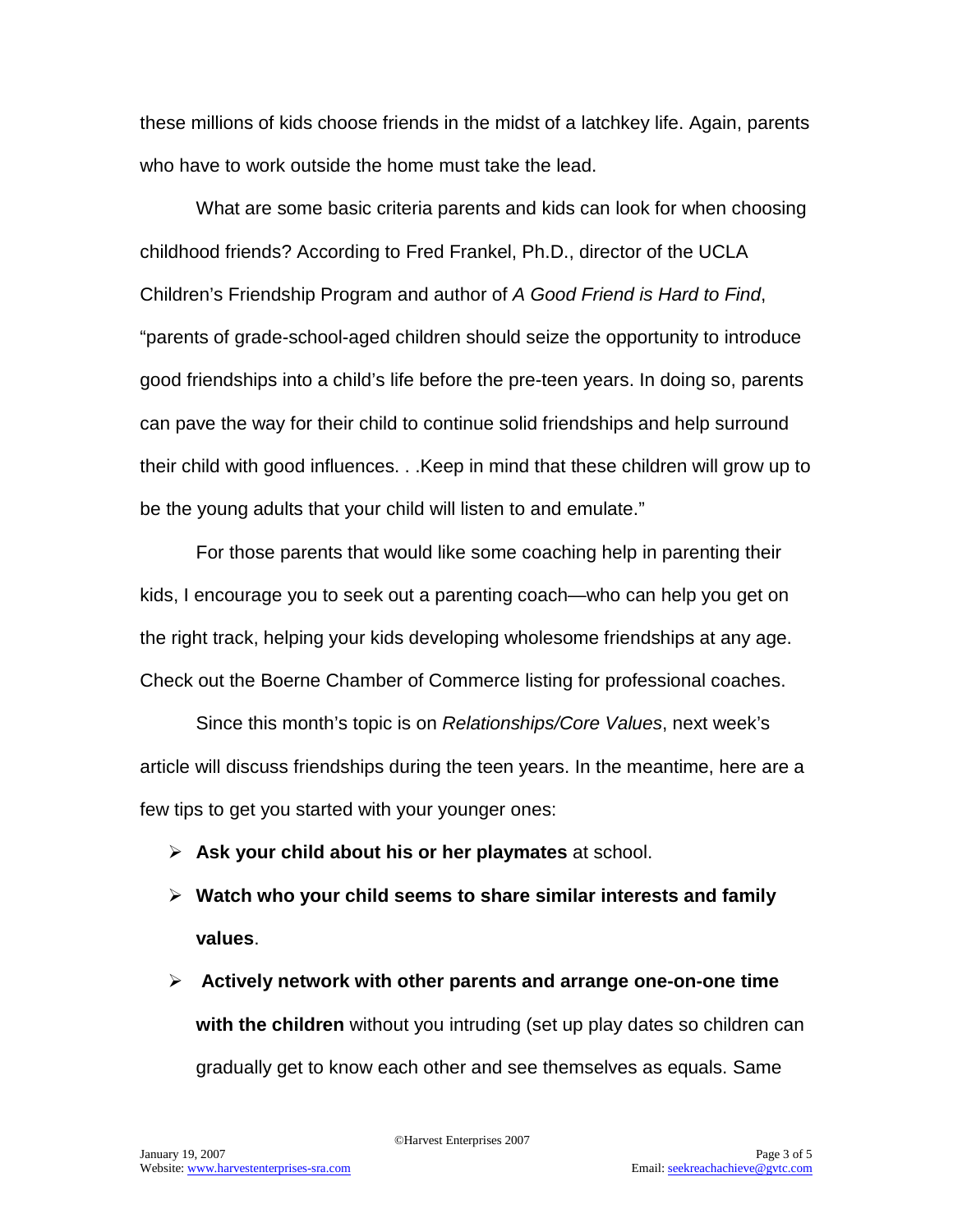gender friendships help children preserve equality and acceptance that offset potential teasing boys do when associating with a girl in a public setting. Without some solid same-gender friends, such teasing may impact girl-boy friendships later in life).

- **Quality is more important than quantity**—*don't worry about how many friends, just the quality of friends*. Boys tend to enlarge their circle and possibly choose one or two best friends from the group. Girls, on the other hand, develop close, intense friendships. They don't add many friendships to their existing circle, but do replace friendships when others are lost.
- **When noticing that your child wants to be part of a clique, advise them to befriend a particular child to see if a friendship forms.** If trying to imitate unacceptable behavior, take steps to discourage that particular friendship in a positive way—i.e. simply encourage different friendships and set up play dates accordingly.
- **At an appropriate time, share that some friendships change as they grow older**—the bond may not be strong or they develop different interests. Be aware of those times to help them understand and feel confident about who they are throughout those changes in both themselves and their friends.
- **Quickest Ways to make friends**—Help your child to

*Smile*. Practice being friendly. Be a friend. Kids who show an interest in other kids, are kind and friendly, make good friends.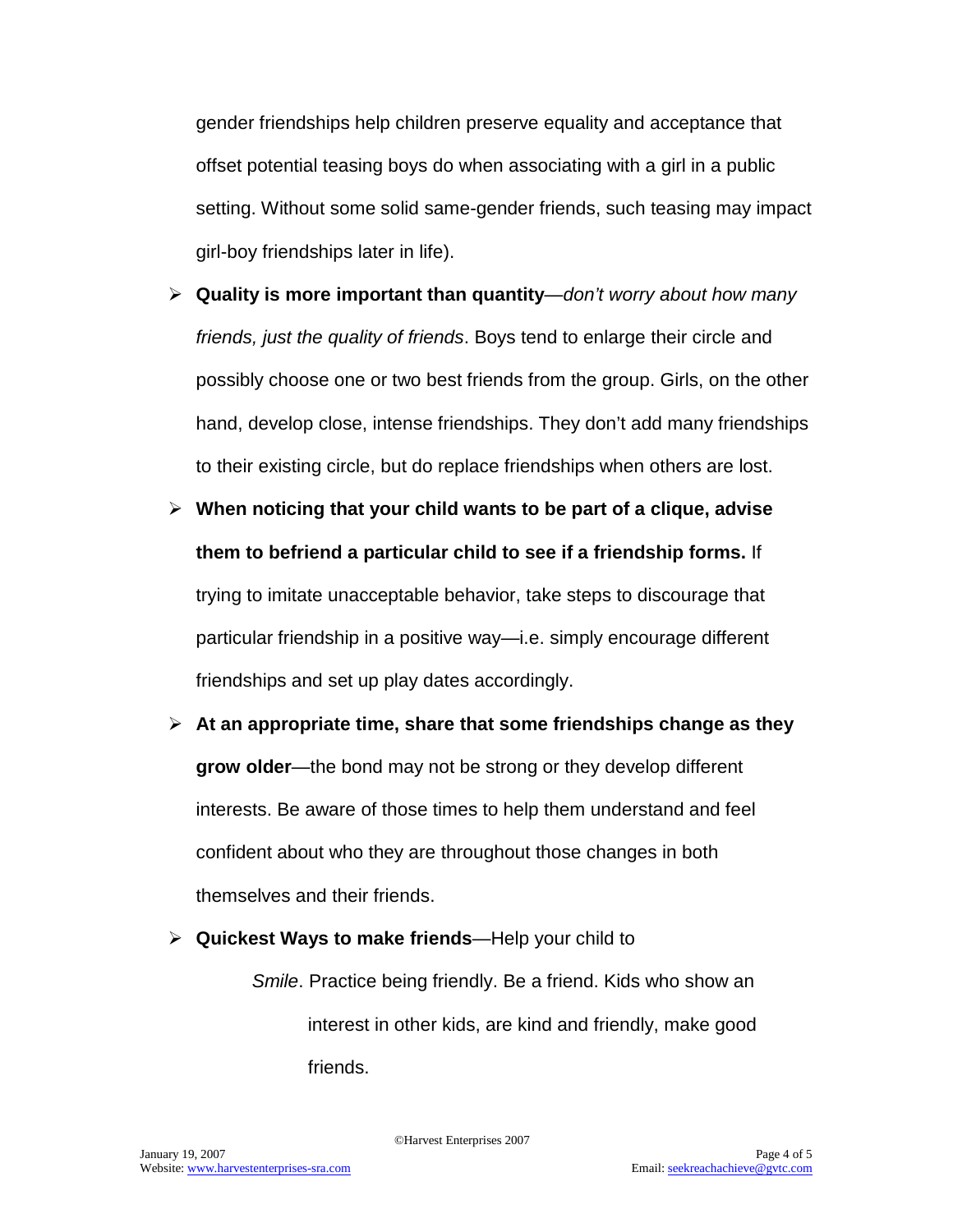*Say something nice* about them and mean it. When you receive one, remember, the best and easiest reply to a compliment is a simple "Thank You". *Ask your new friends questions* about themselves to get acquainted—be curious but respectful with your questions; and be sure to share something about yourself to add to the conversation too.

*--*

*Sharon L. Benedict, MS, ACC, is a certified life wellness coach-consultant, specializing in life skills, wellness, and creative arts development for individuals, businesses and organizations. She welcomes your questions and comments and can be contacted at [seekreachachieve@gvtc.com.](mailto:seekreachachieve@gvtc.com)*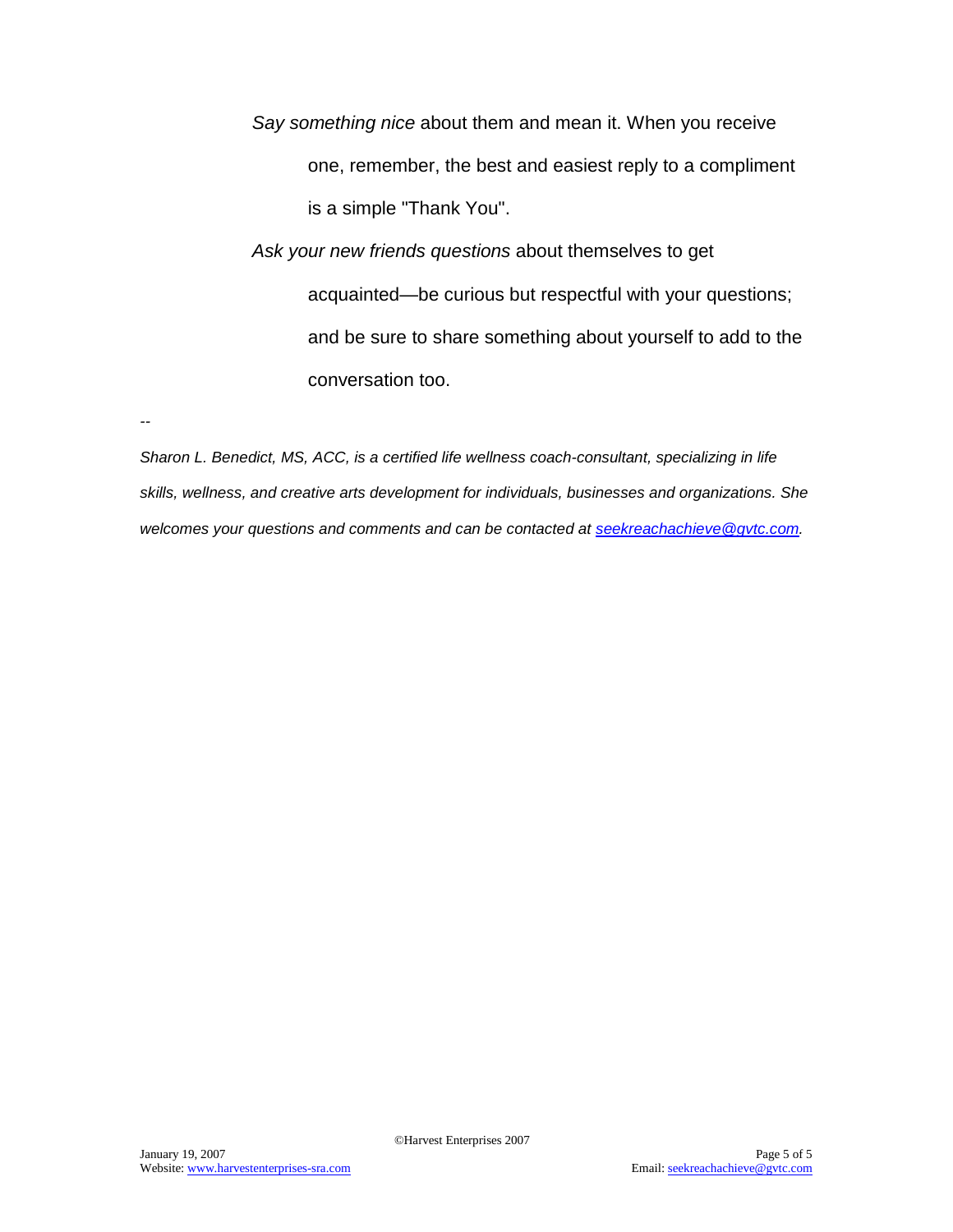

**Life Skills for Today** *By Sharon L. Benedict MS, ACC*



# *Teenage Friends—Terrific or Torturous?*

When you hear the word, teenager, do you cringe or wish your teen was that cute, cuddly baby again? Are you inundated with so many things to be concerned for your teen? Are these on your list of worries?:

- What do I say when they come home with body piercing or tattoos?
- How do I help them with the pimple problems?
- How do I get them more job-motivated during the teen years?
- How long can I postpone the sex, drug, alcohol conversation? (If you already have asked yourself this, don't postpone any longer!)
- How do I keep my teens safe in this complex world?

You may wonder, "What do these questions have to do with teenage friendships? First of all, depending in what part of the country you live, body piercing and tattoos are more than rings hanging from the ears or a tiny heart tattoo on the ankle. And if your teen's friends think it cool to spread a skull/cross bone across their arm or pierce the tongue and belly button, guess what? Your teen just may show up with one without getting your permission.

With the pimple problems, they seem to be part of every teen's life. And how friends react to this problem, says a lot about how your teen will be impacted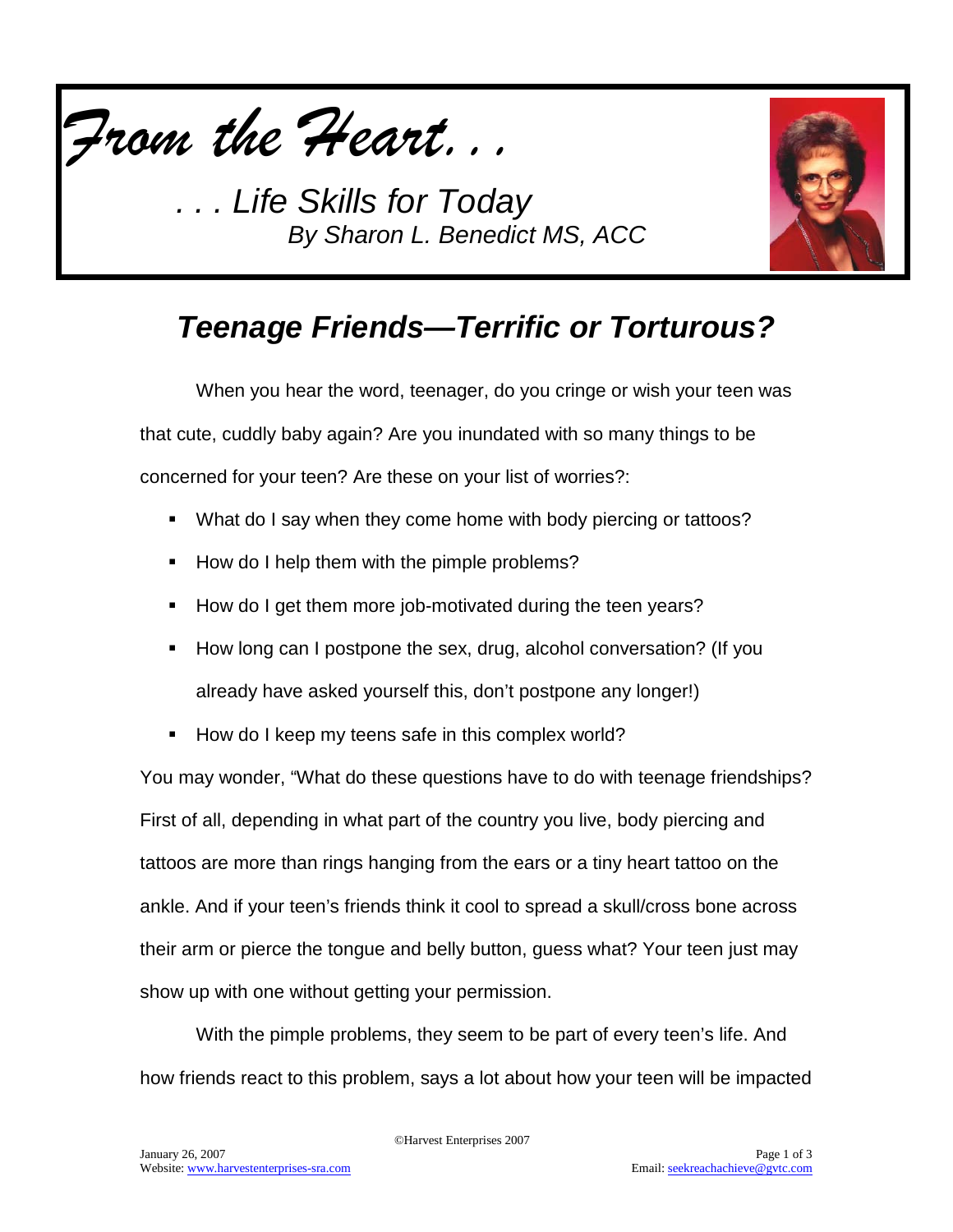later in life. No matter the job, the environment they choose to work in often reflects what their friends say about it, particularly if their friends work there too. Most teens want to work just to have the cash and keep from getting bored, especially during the summer months. Just like many of us, teens often start with babysitting jobs in the neighborhood. Others are keenly focused on what types of jobs will help them in a future career.

According to Teens4Hire, teens most prefer to work at retail stores, casual/fast food restaurants, office environment using basic computer and phone skills, and outdoors. Believe it or not, 30% of teens surveyed also said they needed the money to help family, 23% to get work experience, 22% money for college, 14% to buy fun stuff, and 11% to just keep busy.

When it comes to the sex, drug, alcohol conversation, do it as soon as possible—even preteen. Undoubtedly their friends have already shared with each other more than you can imagine. Your conversation and involvement, whether they want it now or not, will bring a thank you later in their life. Ron Huxley, author of the book *"Love & Limits: Achieving a Balance in Parenting"* offers ten secrets teens want you to know that directly impact this essential conversation. The tips will also determine whether their friends will be terrific or torturous for both you and your teen.

- 1. Teens want parents to know them.
- 2. Teens are troubled by peer pressure.
- 3. Teens perceive the world with emotionally charged lenses.
- 4. Teens have very few time management skills.